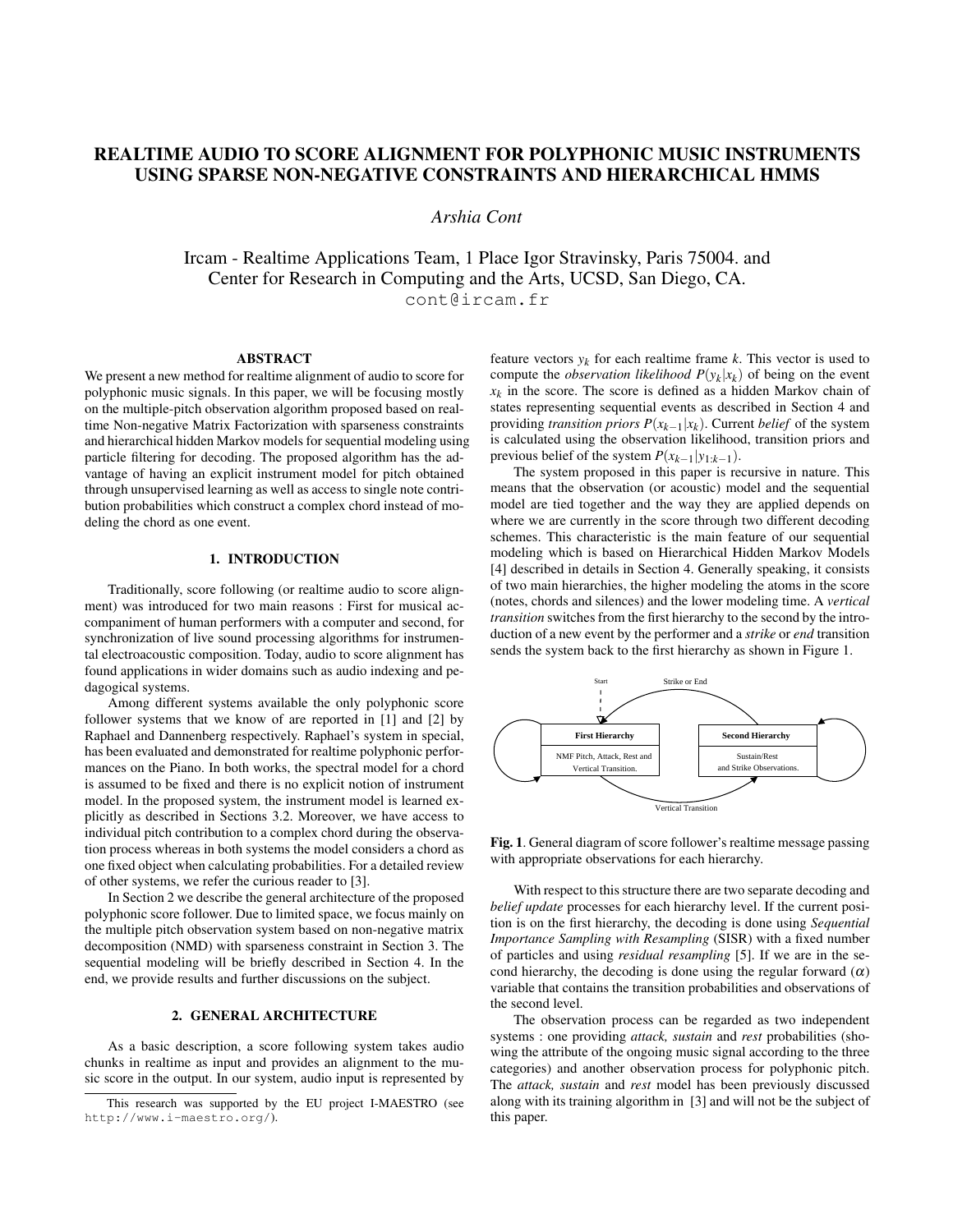#### 3. MULTIPLE PITCH OBSERVATION MODEL

Multiple pitch analysis is currently an important topic in music and speech signal processing among others. It is mostly applied for multiple- $f_0$  recognition and music transcription. However, most of the multiple- $f_0$  analysis systems available are either computationally very heavy or unadaptable for realtime applications. For a detailed overview of different systems and approaches we refer the reader to [6]. In this section we introduce a novel algorithm for multiple pitch analysis of music signals. The proposed algorithm is based on non-negative matrix factorization (NMF) [7]. NMF was first used to find parts representation of image data. In general terms, given a matrix *V*, the original NMF algorithm is an unsupervised algorithm that learns desired number of templates stored as columns in *W* and a decomposition matrix *H* through multiplicative updates which results in  $V \approx WH$ . Non-negativity constraint in the algorithm implies additivity of *parts* in the representation in order to construct *V*.

In our application, *W* is learned offline and contains spectral templates for all pitches of a given instrument. During live performance *W* is kept fixed and the algorithm tries to learn a decomposition of the ongoing audio spectrum using the fixed templates (i.e. it only learns *H*). A similar approach has been recently reported by Sha and Saul [8] where they use regular NMF for both learning and realtime decomposition. Our approach is strictly different in the performance stage with use of Non-negative Matrix Decomposition with sparseness constraints. Later in this section we compare the output of the two and show that the proposed algorithm undergoes a better representation for polyphonic pitch analysis. Sparse nonnegative constraint has been previously introduced by Hoyer [9]. Our approach is different from Hoyer's with use of different sparse measures adapted for multiple pitch observation and further refinements for realtime decomposition which is not the case in [9].

We start this section by introducing the signal processing frontend used for the representation of the signal (*V*). We continue by introducing the training phase of the pitch observation (learning *W*), demonstrating the sparse non-negative matrix decompotision algorithm for realtime performance and how the likelihood probability is calculated from the observation.

#### 3.1. Signal processing front-end

The signal processing front end used for this observation is the result of a fixed point analysis of frequency to instantaneous frequency mapping of the ongoing audio spectrum [10]. The short-time Fourier transform (STFT) already in use in the observation model is an efficient tool for instantaneous frequency (IF) estimation [11]. Given  $z(\omega, t)$  as the analytical form of the STFT, the mapping

$$
\lambda(\boldsymbol{\omega},t) = \frac{\partial}{\partial t} \arg[z(\boldsymbol{\omega},t)]
$$

can be computed efficiently and in real-time using STFTs [11] and the fixed points of this mapping can be extracted using the following criteria  $[10]$ :  $\lambda(\omega^*,t) = \omega^*$  *and*  $\frac{\partial \lambda}{\partial \omega}|_{\omega=\omega^*} < 1$ . As a result, vector *V* would be non-negative amplitudes of the fixed-point instantaneous frequency. The same representation has been reported in [8].

#### 3.2. Learning pitch templates

Once *V* is prepared in realtime, it will be decomposed using pre-learned pitch templates stored in *W*. The idea here is that the pitch observation is *familiar* with all pitches that can be produced by an instrument. Moreover, we are interested in instrument specific

pitch models to be learned explicitly by the system. For example, for following a piano score, matrix *W* would contain all 88 pitches as 88 different columns. Learning pitch templates is done off-line and only once for each instrument using databases of instrumental sounds [12]. For each audio file in the database (corresponding to a known pitch), training is an iterative NMF with symmetric kullbackleibler divergence as error measure. In addition, since each audio spectrum contains additional information such as noise besides a harmonic spectrum, we put two constraints on the learned *W*. First, we decompose *V* into two vectors (*W* has two columns) where we only *learn* one vector and have the other fixed as white noise. This criteria helps the algorithm focus more on the harmonic structure of *V*. Furthermore, we constrain this harmonic structure in each learning iteration by an envelope. This envelope is constructed from the pitch information of the audio file (taken from the name of the file in the database) and emphasizes frequencies around the fundamental with a decreasing envelope towards the end and close to zero for frequencies less than the fundamental. This constraint improves common octave and harmonic errors.

Equation 1 shows the NMF updates with kullback-leibler divergence for each iteration as described above and adapted from [7]. Here  $Env$  is the envelope constraint for each pitch,  $\otimes$  is an element by element multiplication and *V* is the short-time fixed-point instantaneous frequency representation of the audio file described before.

$$
H_{a\mu} \longleftarrow \text{Env} \otimes H_{a\mu} \frac{\sum_{i} W_{ia} V_{i\mu} / (WH)_{i\mu}}{\sum_{k} W_{ka}}
$$

$$
W_{ia} \longleftarrow \text{Env} \otimes W_{ia} \frac{\sum_{i} H_{a\mu} V_{i\mu} / (WH)_{i\mu}}{\sum_{v} H_{av}}
$$
(1)

When the training reaches an acceptable stopping criteria, the harmonic spectra in the local *W* will be saved in the global *W* and the algorithm continues to the next audio file in the database until it constructs *W* for all pitches of the instrument.

## 3.3. Sparse non-negative Decomposition for realtime application

The concept of *sparse coding* refers to a representational scheme where only a few units out of a large population are effectively used to represent typical data vectors. One of the useful properties of NMF is that it usually produces a sparse representation of the data. However this sparseness is more of a side-effect than a goal and one can not control the degree to which the representation is sparse.

Numerous sparseness measures have been proposed and used in the literature. In general, these measures are mappings from  $\mathbb{R}^n$  to R which quantify how much energy of a vector is packed into a few components. For our application there are two sparseness measures working in parallel : an approximation of  $\ell_{\varepsilon}$  norm by the *tanh* function as  $g(x) = \tanh(|ax|^b)$ , where *a* and *b* are positive constants with *b* greater than 1, and an  $\ell_2$  norm which is crucial for the normalization of the results. This measure is demonstrated in Equation 2 with *N* being the dimension of the space.

$$
sparseness(x) = \frac{\sqrt{N} - \sum tanh(|x_i|^2) / \sqrt{\sum x_i^2}}{\sqrt{N} - 1}
$$
 (2)

In order to obtain *H* while *V* (signal processing representation) and *W* (pitch templates) are known, we use a gradient descent update,  $H = H - \mu_H \overline{W}^T (W H - V)$ , instead of the original NMF multiplicative update and project each vector in realtime to be non-negative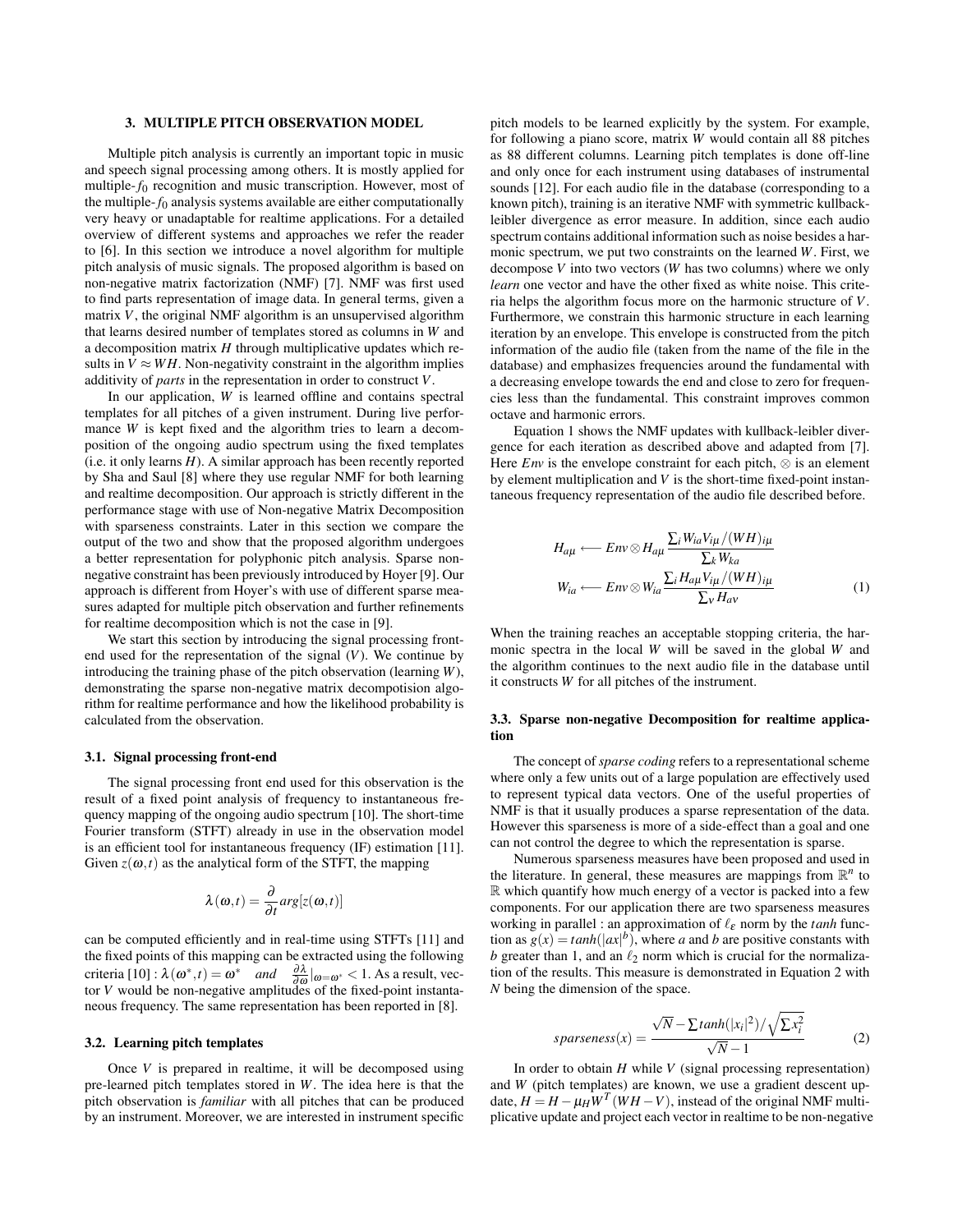and have desired  $\ell_2$  and  $\ell_{\varepsilon}$  norms. This is achieved by first projecting the new *H* to the  $\ell_{\epsilon}$  space and solving a quadratic equation where the projection has the desired  $\ell_2$  norm for each iteration. Note that this algorithm can be adapted for other applications.

For the multiple pitch observation model,  $\ell_2$  measure will be provided in realtime to the algorithm from the log-energy of the spectrum. The  $\ell_{\varepsilon}$  constraint represents the sparsity of the output, the bigger the more sparse and vice versa. For this reason, depending on the local activity of future events in the score  $\ell_{\varepsilon}$  can be adjusted in realtime.

In order to understand the importance of sparseness constraints, Figure 2 demonstrates three piano chords (shown as the first three chords in Figure 5(a)) using NMD without sparseness constraints and the main portion of Figure 3 shows the same analysis but with the proposed algorithm. Each value on the *y-axis* corresponds to a specific pitch in the *W* matrix (in this case Piano) sorted according to their frequency. From the figure, it can be noted that the NMD with sparseness constraint has achieved a more compact representation than the one without. While the activity in the regular NMD spreads over all frequency regions, it can be seen visually that for the sparse representation it is more active in the frequency region that the pitches occur. Regular NMD has a natural tendency to reconstruct a pitch with its octave, dominant and subharmonic whereas NMD with sparseness constraint, due to the imposed constraints tends to enforce main pitches for each chord. Moreover, because of the use of energy as  $\ell_2$  constraint, we can visually distinguish between three chords and at the onset we can see high activity in the noise template which corresponds to transition states.



Fig. 2. Chord analysis for the first three chords of Figure 5(a) using regular NMF without sparseness constraints.

#### 3.4. Observation probability

The proposed system above can be used independent of the score follower for multiple pitch analysis of polyphonic instruments with further consideration. For a score following application, we are interested in the probability of each chord in the score played by the musician which will serve as observation likelihoods  $P(y_k|x_k)$  during decoding. Moreover, this probability should consider human errors playing the score (for example playing one or more notes off the written pitch in the score). For this purpose, using the given score, we construct Gaussian mixtures over the pitch templates for each chord. For each note in a chord, a Gaussian will be centered on the index of that note in the overall pitch template. Each Gaussian corresponds to a note and moreover, scores possible human errors if adjacent pitches are played. The NMD decomposition at each frame will be filtered by these gaussian mixtures and therefore the normalized energy in each filtered vector correctly represents the probability of each chord at each frame.

Figure 3 represents the steps mentioned above for the NMD results from previous section and for the first three chords in Figure 5(a). The right portion of Figure 3 demonstrates the Gaussian mixtures for the first three chord and the figure on the bottom shows the chord probabilities extracted from filtering the NMD for each frame. Note that the three chords in analysis in this example have at least two common pitches among each other and hence the shown example is not an ideal analysis.



Fig. 3. Chord analysis for the first three chords of Figure 5(a). Figure on the right shows the Gaussian mixtures constructed from the score on the pitch templates. The figure on the bottom shows the probability of chords from the normalized energy of each Gaussian mixture structure multiplied with the raw pitch observation for each frame.

## 4. SEQUENTIAL MODELING

Once the observations are gathered for an ongoing audio frame, they should be used for alignment to a sequential model of the music score. In our model, observations are calculated for pertinent states and serve as likelihood probabilities in a Bayesian framework. The prior information are transition probabilities of the sequential model of the given score. The sequential model used in our system is inspired by Hierarchical Hidden Markov Models [4] which we will call Score Hidden Markov Model (SHMM) throughout this paper.

The SHMM consists of two different hierarchies. The first level consists of high-level musical states that correspond to atoms in the score, that is notes, chords and rests and the second level contains temporal modeling according to the time-value of each event in the score. Since we are not dealing with music transcription we model each chord as one state. The observations pertinent to the first level are *attacks*, *multiple pitch* and *rest* observations. Moreover, the SHMM model described here allows us to have different activations and entries for each high-level state according to where we are in the sequence. Figure 4 shows the note model used in SHMM. The firstlevel in the figure corresponds to a note or chord event in the score and its corresponding observations are *attack* and *multiple pitch*. Once this event is detected, SHMM enters automatically into the second hierarchy, the temporal states. For a note/chord state, these states correspond to *sustain* observation. The transition probabilities